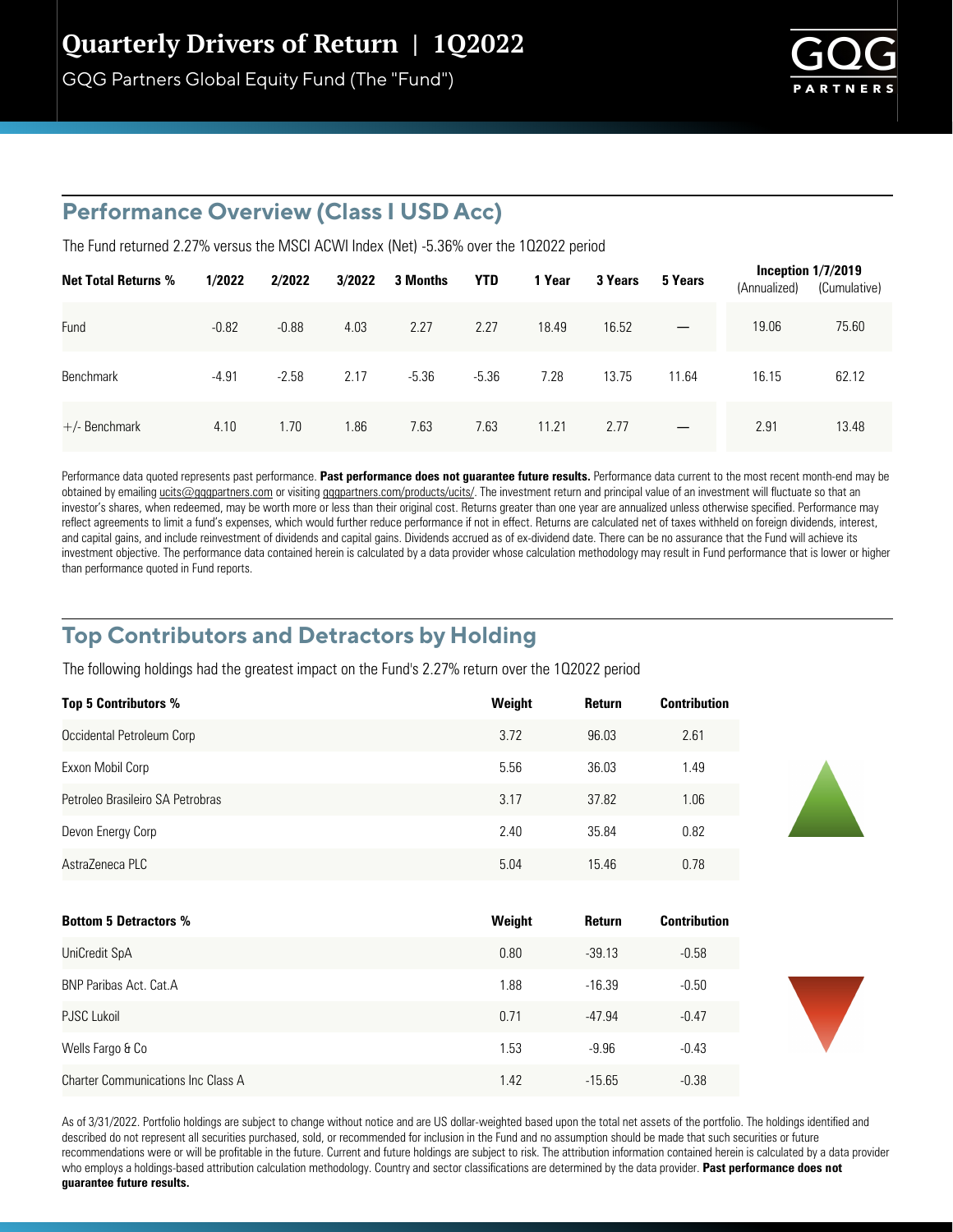# Quarterly Drivers of Return | 1Q2022

GQG Partners Global Equity Fund (The "Fund")

### **Active Return Attribution by Sector**

The following sectors were the quarter's largest relative contributors to the Fund's active return of 7.63%

| Top 5 Sectors %               | Fund<br>Weight | Bench<br>Weight | $+/-$<br>Weight | <b>Fund</b><br><b>Return</b> | Bench<br>Return | $+/-$<br>Return | <b>Alloc</b><br><b>Effect</b> | <b>Select</b><br><b>Effect</b> | <b>Active</b><br>Return |
|-------------------------------|----------------|-----------------|-----------------|------------------------------|-----------------|-----------------|-------------------------------|--------------------------------|-------------------------|
| Energy                        | 21.01          | 4.11            | 16.89           | 32.93                        | 24.70           | 8.23            | 3.96                          | 1.39                           | 5.35                    |
| <b>Health Care</b>            | 18.46          | 11.56           | 6.90            | 3.83                         | $-3.60$         | 7.42            | 0.03                          | 1.32                           | 1.36                    |
| Information Technology        | 6.43           | 22.43           | $-16.00$        | $-3.09$                      | $-10.04$        | 6.96            | 0.60                          | 0.75                           | 1.35                    |
| <b>Materials</b>              | 6.85           | 4.89            | l.95            | 26.12                        | 4.12            | 22.00           | 0.12                          | 1.23                           | 1.35                    |
| <b>Consumer Discretionary</b> | 1.16           | 11.90           | $-10.74$        | $-20.18$                     | $-10.99$        | $-9.19$         | 0.65                          | 0.07                           | 0.72                    |

| <b>Bottom 5 Sectors %</b>     | Fund<br>Weight | Bench<br>Weight | $+/-$<br>Weight | <b>Fund</b><br><b>Return</b> | Bench<br>Return | $+/-$<br><b>Return</b> | <b>Alloc</b><br><b>Effect</b> | <b>Select</b><br><b>Effect</b> | Active<br><b>Return</b> |
|-------------------------------|----------------|-----------------|-----------------|------------------------------|-----------------|------------------------|-------------------------------|--------------------------------|-------------------------|
| <b>Financials</b>             | 17.42          | 14.77           | 2.65            | $-3.97$                      | $-0.10$         | $-3.87$                | 0.21                          | $-0.99$                        | $-0.78$                 |
| <b>Consumer Staples</b>       | 15.57          | 6.96            | 8.61            | $-3.60$                      | $-3.88$         | 0.27                   | $-0.12$                       | 0.05                           | $-0.07$                 |
| <b>Industrials</b>            | 0.29           | 9.59            | $-9.30$         | $-34.29$                     | $-5.75$         | $-28.54$               | 0.08                          | $-0.10$                        | $-0.01$                 |
| <b>Real Estate</b>            |                | 2.68            | $-2.68$         | $\overline{\phantom{m}}$     | $-5.31$         |                        | 0.01                          |                                | 0.01                    |
| <b>Communication Services</b> | 5.94           | 8.36            | $-2.42$         | $-9.13$                      | $-10.53$        | l.40                   | 0.10                          | 0.04                           | 0.14                    |

## **Active Return Attribution by Country**

The following countries were the quarter's largest relative contributors to the Fund's active return of 7.63%

| Top 5 Countries %           | <b>Fund</b><br>Weight | Bench<br>Weight        | $+/-$<br>Weight | <b>Fund</b><br>Return  | Bench<br>Return        | $+/-$<br>Return | <b>Alloc</b><br><b>Effect</b> | <b>Select</b><br><b>Effect</b> | <b>Active</b><br>Return |
|-----------------------------|-----------------------|------------------------|-----------------|------------------------|------------------------|-----------------|-------------------------------|--------------------------------|-------------------------|
| <b>United States</b>        | 57.71                 | 60.79                  | $-3.08$         | 7.41                   | $-5.05$                | 12.45           | $-0.02$                       | 6.99                           | 6.97                    |
| Brazil                      | 5.33                  | 0.55                   | 4.78            | 44.87                  | 35.89                  | 8.99            | 1.67                          | 0.25                           | 1.91                    |
| United Kingdom              | 13.43                 | 3.72                   | 9.71            | 9.75                   | 1.96                   | 7.78            | 0.41                          | 1.12                           | 1.52                    |
| China                       | 0.02                  | 3.57                   | $-3.55$         | $-1.20$                | $-14.16$               | 12.96           | 0.34                          | 0.01                           | 0.35                    |
| Taiwan                      | 1.32                  | 1.87                   | $-0.55$         | $-3.66$                | $-6.57$                | 2.91            | 0.21                          | 0.12                           | 0.33                    |
|                             |                       |                        |                 |                        |                        |                 |                               |                                |                         |
| <b>Bottom 5 Countries %</b> | Fund<br>Weight        | <b>Bench</b><br>Weight | $+/-$<br>Weight | <b>Fund</b><br>Return  | <b>Bench</b><br>Return | $+/-$<br>Return | <b>Alloc</b><br><b>Effect</b> | <b>Select</b><br><b>Effect</b> | <b>Active</b><br>Return |
| Italy                       | 2.30                  | 0.53                   | 1.77            | $-20.50$               | $-9.53$                | $-10.97$        | $-0.31$                       | $-0.34$                        | $-0.65$                 |
| <b>Russian Federation</b>   | 1.39                  | 0.26                   | 1.13            | $-54.62$               | $-59.54$               | 4.92            | $-0.56$                       | 0.03                           | $-0.53$                 |
| Australia                   | 0.01                  | 1.84                   | $-1.83$         | $-0.48$                | 8.74                   | $-9.21$         | $-0.24$                       | 0.00                           | $-0.25$                 |
| France                      | 3.88                  | 2.88                   | 1.00            | $-12.97$               | $-8.49$                | $-4.48$         | $-0.05$                       | $-0.14$                        | $-0.20$                 |
| South Africa                |                       | 0.42                   | $-0.42$         | $\qquad \qquad \qquad$ | 20.93                  |                 | $-0.10$                       |                                | $-0.10$                 |

As of 3/31/2022. Portfolio holdings are subject to change without notice and are US dollar-weighted based upon the total net assets of the portfolio. The holdings identified and described do not represent all securities purchased, sold, or recommended for inclusion in the Fund and no assumption should be made that such securities or future recommendations were or will be profitable in the future. Current and future holdings are subject to risk. The attribution information contained herein is calculated by a data provider who employs a holdings-based attribution calculation methodology. Country and sector classifications are determined by the data provider. **Past performance does not guarantee future results.**

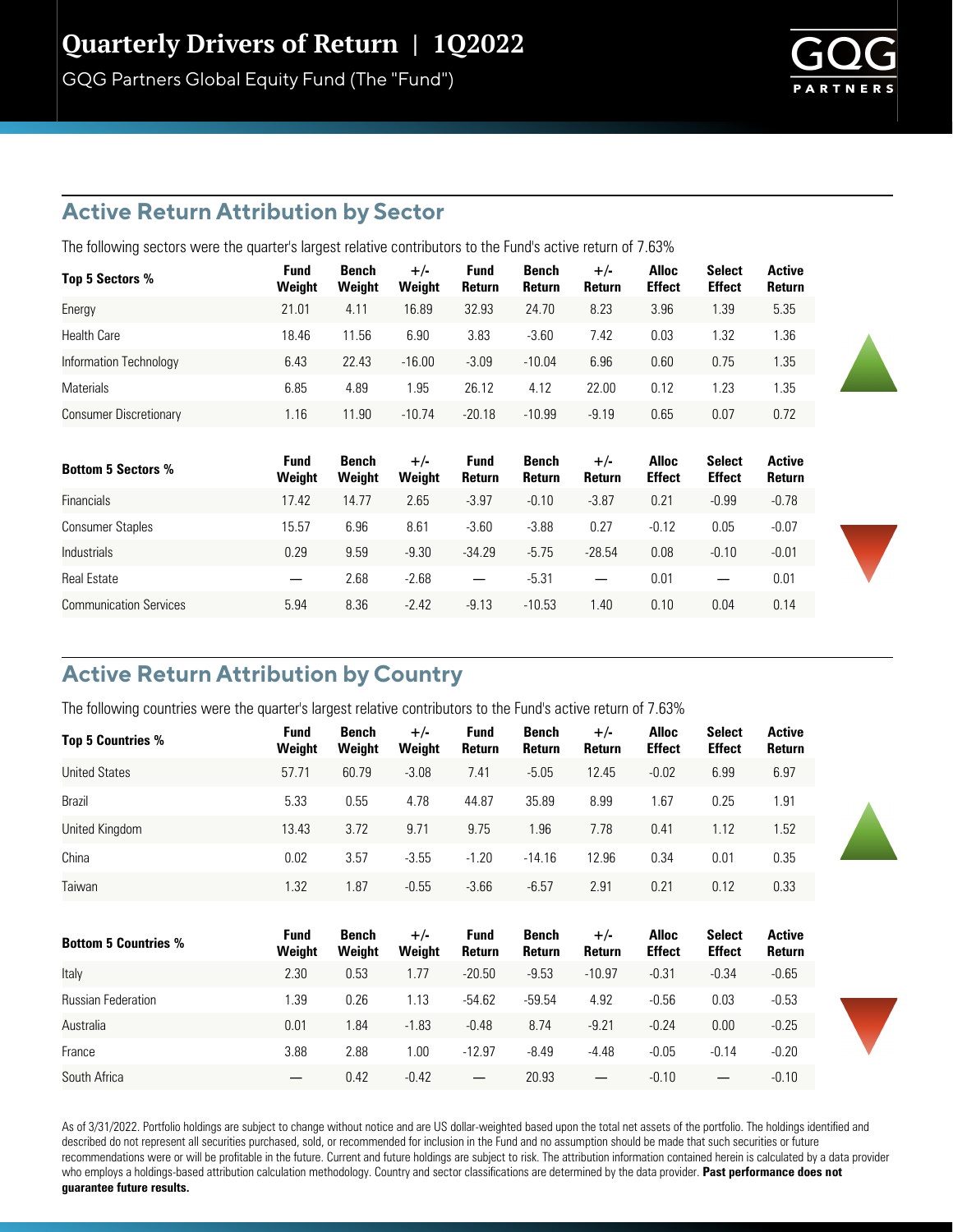## Quarterly Drivers of Return | 1Q2022

GQG Partners Global Equity Fund (The "Fund")



#### **Monthly Returns Net of Fees (Class I USD Acc)**

| %    | Jan     | Feb     | Mar     | Apr   | May     | Jun  | Jul  | Aug  | Sep     | 0ct     | Nov     | Dec  | Year  |
|------|---------|---------|---------|-------|---------|------|------|------|---------|---------|---------|------|-------|
| 2022 | $-0.82$ | $-0.88$ | 4.03    |       |         |      |      |      |         |         |         |      | 2.27  |
| 2021 | $-1.79$ | 1.33    | 2.28    | 5.40  | 2.88    | 2.36 | 0.67 | 3.14 | $-4.51$ | 7.05    | $-3.89$ | 2.32 | 17.93 |
| 2020 | 0.24    | $-6.11$ | $-8.61$ | 10.54 | 4.43    | 4.08 | 7.23 | 7.46 | $-3.27$ | $-4.76$ | 3.99    | 1.46 | 15.74 |
| 2019 | 4.70    | 2.77    | 3.16    | 1.89  | $-2.83$ | 5.00 | 0.95 | 0.52 | $-0.34$ | 1.54    | 2.70    | 3.37 | 25.80 |

\*Includes partial-month return as of 1/7/2019 for inception month. Performance data quoted represents past performance. Past performance does not guarantee future results. Performance data current to the most recent month-end may be obtained by emailing ucits@gqgpartners.com or visiting gqgpartners.com/products/ucits/. The investment return and principal value of an investment will fluctuate so that an investor's shares, when redeemed, may be worth more or less than their original cost. Performance may reflect agreements to limit a fund's expenses, which would further reduce performance if not in effect. Returns are calculated net of taxes withheld on foreign dividends, interest, and capital gains, and include reinvestment of dividends and capital gains. Dividends accrued as of ex-dividend date. There can be no assurance that the Fund will achieve its investment objective. The performance data contained herein is calculated by a data provider whose calculation methodology may result in Fund performance that is lower or higher than performance quoted in Fund reports.

#### **Important Information for Investors**

The GQG Partners Global Equity Fund involves significant risks and is suitable only for those who can bear the risk of complete loss of their investment. There is no assurance that the Fund will achieve its investment objective. The value of the Fund's shares will change as the value of its investments change. You should consider any fund's risks and whether its strategies are suitable based upon your investment objectives and risk tolerance before investing. International and emerging markets investing have additional risks involving foreign, economic, political, monetary, and/or legal factors. Investing in small- and mid-size companies generally is riskier and more volatile than investing in larger companies. Investments are often made in currencies other than that of the Fund's base currency, changes in exchange rates will have an effect on performance.

This document should be considered a marketing document. The Fund's prospectus has detailed descriptions of the Fund's risks. Before investing, review the Fund's full Prospectus and Supplement, together with the applicable KIID and the most recent annual and semi-annual reports. You can get free copies from the Investment Manager

at gqgpartners.com or ucits@gqgpartners.com, the Administrator, or the local paying or representative agent or local distributor in jurisdictions in which the Fund is authorized for distribution. A summary of investors rights associated with an investment in the Fund is available online in English www.bridgeconsulting.ie/managementcompany-services/ and a paper copy is available upon request by emailing  $ucits@qqqqpartners.com$ . If the Fund terminates its application for registration in any jurisdiction shareholders located in the effected EEA Member state will be notified of this decision and will be provided the opportunity to redeem their shareholding in the Fund free of any charges or deductions for at least 30 working days from the date of such notification.

GQG Partners LLC ("GQG") is an investment adviser registered with the U.S. Securities and Exchange Commission. The GQG Partners Global Equity Fund is a sub-fund of GQG Global UCITS ICAV, an open-ended Irish collective asset-management vehicle with variable capital constituted as an umbrella fund with segregated liability between sub-funds, authorized and regulated by the Central Bank of Ireland ("CBI") as an Undertaking for Collective Investments in Transferable Securities ("UCITS"). Authorization of GQG Global UCITS ICAV by the CBI is not an endorsement or guarantee by the CBI nor is the CBI responsible for the contents of any marketing material or the Fund's Prospectus, Supplement or applicable Key Investor Information Documents ("KIIDs"). CBI authorization shall not constitute a warranty as to the performance of GQG Global UCITS ICAV and the CBI shall not be liable for the performance of the GQG Global UCITS ICAV. GQG Partners (UK) Ltd. (FRN 844184) is an appointed representative of Sapia Partners LLP which is authorized and regulated by the Financial Conduct Authority: FRN 550103.

Fund shares are only available for certain non-US persons in transactions that are exempt from registration in the United States pursuant to Regulation S under the Securities Act of 1933 and comply with other applicable laws. This document is not an offer or solicitation to subscribe for Fund shares. It is for the information of professional/sophisticated investors, except where the Fund is registered for public offer and this document may be used by all investors. The Fund's offering may be restricted or on a private placement basis in many jurisdictions. Contact your

representative for the jurisdictions where the Fund is registered or passported. Do not use or distribute this document where authorization for distribution is required, unless the Fund is so authorized. The Investment Manager may facilitate the distribution of Fund shares through financial intermediaries. ANY PERSON FORWARDING THIS MATERIAL TO OTHERS TAKES FULL RESPONSIBILITY FOR ENSURING COMPLIANCE WITH ALL APPLICABLE LAW IN CONNECTION THEREWITH. The Fund's returns are published net of fees and do not take account of any commissions and costs incurred on the issue and redemption of units.

Benchmark returns have been obtained from MSCI Inc., a non-affiliated third-party source. Neither MSCI Inc. nor any other party involved in or related to compiling, computing or creating the MSCI Inc. data makes any express or implied warranties or representations with respect to such data (or the results to be obtained by the use thereof), and all such parties hereby expressly disclaim all warranties of originality, accuracy, completeness, merchantability or fitness for a particular purpose with respect to any of such data. Without limiting the foregoing, in no event shall MSCI Inc., any of its affiliates or any third party involved in or related to compiling, computing, or creating the data have any liability for any direct, indirect, special, punitive, consequential or any other damages (including lost profits) even if notified of the possibility of such damages.

The **MSCI ACWI Index (Net)** is a free float-adjusted market capitalization index that is designed to measure equity market performance of developed and emerging market companies. The index is net of foreign withholding taxes and dividends, is unmanaged, and does not include the effect of fees. It is not possible to invest directly in an index. Net total return indices reinvest dividends after the deduction of withholding taxes, using (for international indices) a tax rate applicable to nonresident institutional investors who do not benefit from double taxation treaties. Information about benchmark indices is provided to allow you to compare it to the performance of GQG strategies. Investors often use these well-known and widely recognized indices as one way to gauge the investment performance of an investment manager's strategy compared to investment sectors that correspond to the strategy. However, GQG's investment strategies are actively managed and not intended to replicate the performance of the indices: the performance and volatility of GQG's investment strategies may differ materially from the performance and volatility of their benchmark indices, and their holdings will differ significantly from the securities that comprise the indices. You cannot invest directly in indices, which do not take into account trading commissions and costs.

The information contained herein: (1) is proprietary to Morningstar and/or its content providers; (2) may not be copied or distributed; and (3) is not warranted to be accurate, complete, or timely. Neither Morningstar nor its content providers are responsible for any damages or losses arising from any use of this information. Past performance is no guarantee of future results.